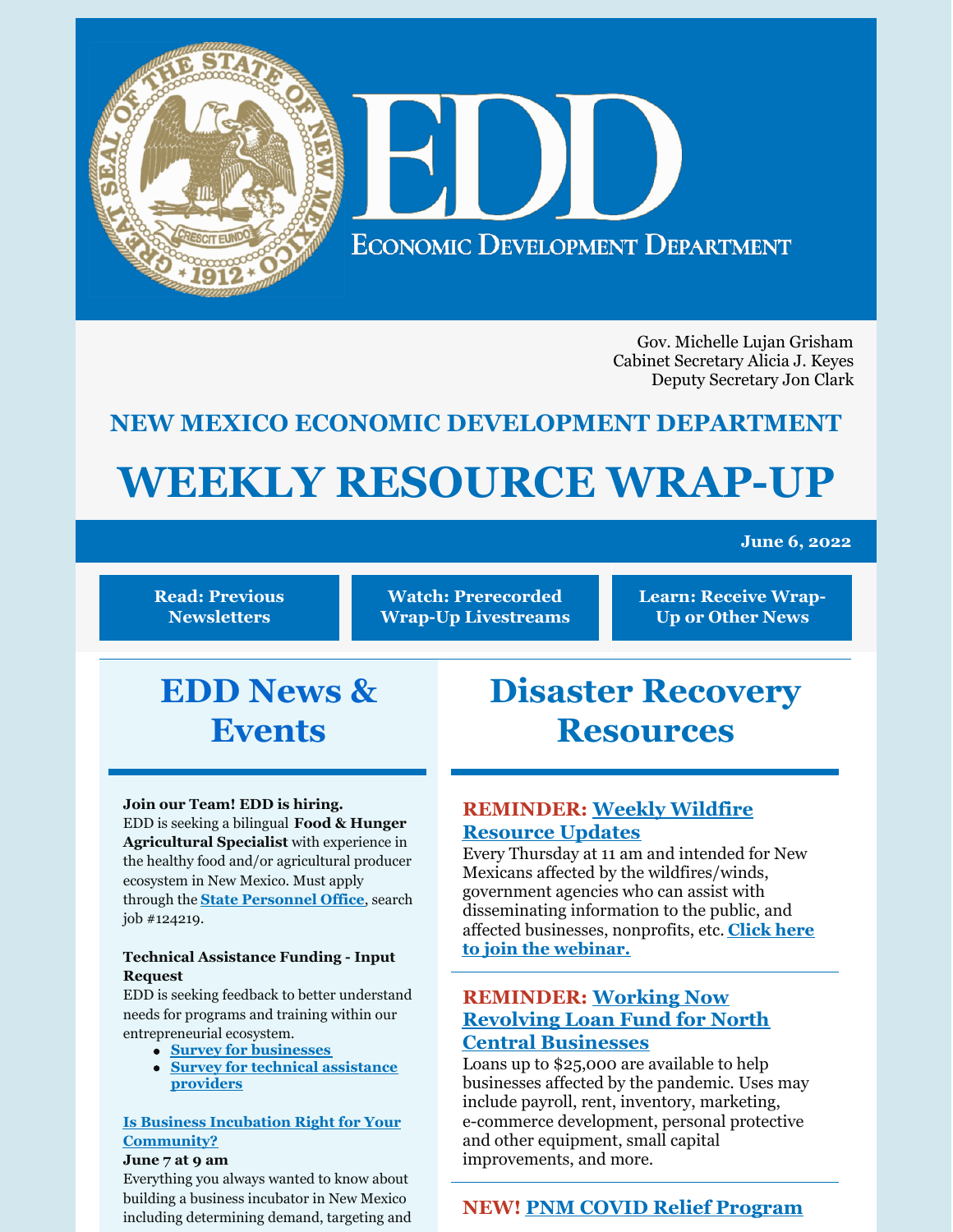incubating a specific industry, paying for facility and services, and ensuring equitable access.

#### **FUNDIT Meeting June 14**

**Projects must be [submitted](https://nmfundit.org/application-steps/) by June 6 at 5 pm.** Present your project and get feedback, connections, and financing info from the group. Projects are selected based on community impact, scope/vision, and fit within FUNDIT resources. RSVP to **[Johanna.Nelson@state.nm.us](mailto:Johanna.Nelson@state.nm.us)** to attend.

#### **2022 [Outdoor](https://www.nmoutside.com/outdoor-recreation-events) Equity Fund Q&A June 16 at 4pm**

Review the 2022 program guide and application.

*Join us every Monday at noon for a livestream recap of the Weekly Wrap-Up on [Facebook](https://www.facebook.com/NewMexicoEconomicDevelopment/) and [YouTube](https://www.youtube.com/channel/UCEVKlfuuLNl4R0VH6GsxZRQ). You can also catch up on pre-recorded livestreams [here](https://youtube.com/playlist?list=PLGKR-UpukkDLaIt7LYfG78X31Y3qDftkz).*

# **Articles/Links**

**[Albuquerque](https://www.krqe.com/news/albuquerque-metro/albuquerque-among-finalists-for-potential-space-hub/) among finalists for potential space hub**

**Inflation [Persistence:](https://libertystreeteconomics.newyorkfed.org/2022/04/inflation-persistence-how-much-is-there-and-where-is-it-coming-from/) How Much Is There and Where Is It Coming From?**

**Annual Retail Trade Survey Shows Impact of Online [Shopping](https://www.census.gov/library/stories/2022/04/ecommerce-sales-surged-during-pandemic.html?utm_campaign=20220427msacos1ccstors&utm_medium=email&utm_source=govdelivery) on Retail Sales During COVID-19 Pandemic**

**Energy Secretary meets with New Mexico leaders on [transition](https://www.kob.com/new-mexico/energy-secretary-meets-with-new-mexico-leaders-on-transition-to-clean-energy/) to clean energy**

**Manna Capital [Partners-Ball](https://www.areadevelopment.com/newsItems/5-27-2022/manna-capital-partners-valencia-county-new-mexico.shtml) Corporation Plan Valencia County, New Mexico, Aluminum Can Sheet Rolling Mill**

To qualify, a small business must be registered with the New Mexico Secretary of State, be on Small Power Service, be a nonprofit or a small business in one of the following industries: restaurant, retail, hospitality, services, or leisure/entertainment with 50 or fewer employees, be an active non-residential PNM customer for the past 6 months, be experiencing financial hardships due to COVID-19, and have a past due account.

# **NEW! Free At-Home [COVID-19](https://special.usps.com/testkits) Tests**

Every residence in the U.S. is eligible to order a 3rd round of four free at-home COVID-19 tests. One order per household address, but if you missed ordering them on the last 2 rounds, you will be able to order those as well. The tests ship in 7-12 days.

# **Guidance to Help Financial [Institutions](https://www.fdic.gov/news/financial-institution-letters/2022/fil22019.html#guidance) and Facilitate Recovery**

The FDIC announced a series of steps intended to provide regulatory relief to financial institutions and facilitate recovery in areas of New Mexico affected by wildfires and straight-line winds.

### **New Mexico Wildfires DR-4652 [Frequently](https://www.fema.gov/disaster/4652/faq-rumor) Asked Questions and Rumor Control**

In an effort to control myths and rumors about FEMA disaster assistance, an FAQ/Rumor page for the ongoing New Mexico wildfires has been added to the disaster website.

### **The New Mexico Fire Relief [Emergency](https://albuquerquecf.fcsuite.com/erp/donate/create?funit_id=4333) Response Fund**

Fund will provide support to organizations across the state that will deploy funds for meals, clothing, and other necessities to those who have short- and long-term recovery needs. This link is a call for donations.

# **Business Resources**

#### **NEW! New Mexico's Healthy [Workplaces](https://financenewmexico.org/new-programs-open-opportunities-and-announcements/paid-sick-leave-law-starts-july-1/?mc_cid=b371d98802&mc_eid=a292c21a12) Act Webinars**

New Mexico's Healthy Workplaces Act takes effect on July 1, 2022, and the Department of Workforce Solutions is offering webinars to help businesses that employ workers comply with the law.

## **NEW! [LGBT-Owned](https://www.nglcc.org/get-certified?utm_medium=email&utm_source=govdelivery) Business Enterprise Certification**

Certified LGBTBE® companies are routinely sought after by NGLCC Corporate Partners who are looking to increase their spend with the LGBT business community through an internal, proprietary database. In turn, Certified LGBTBE® companies have access to hundreds of corporate diversity professional contacts.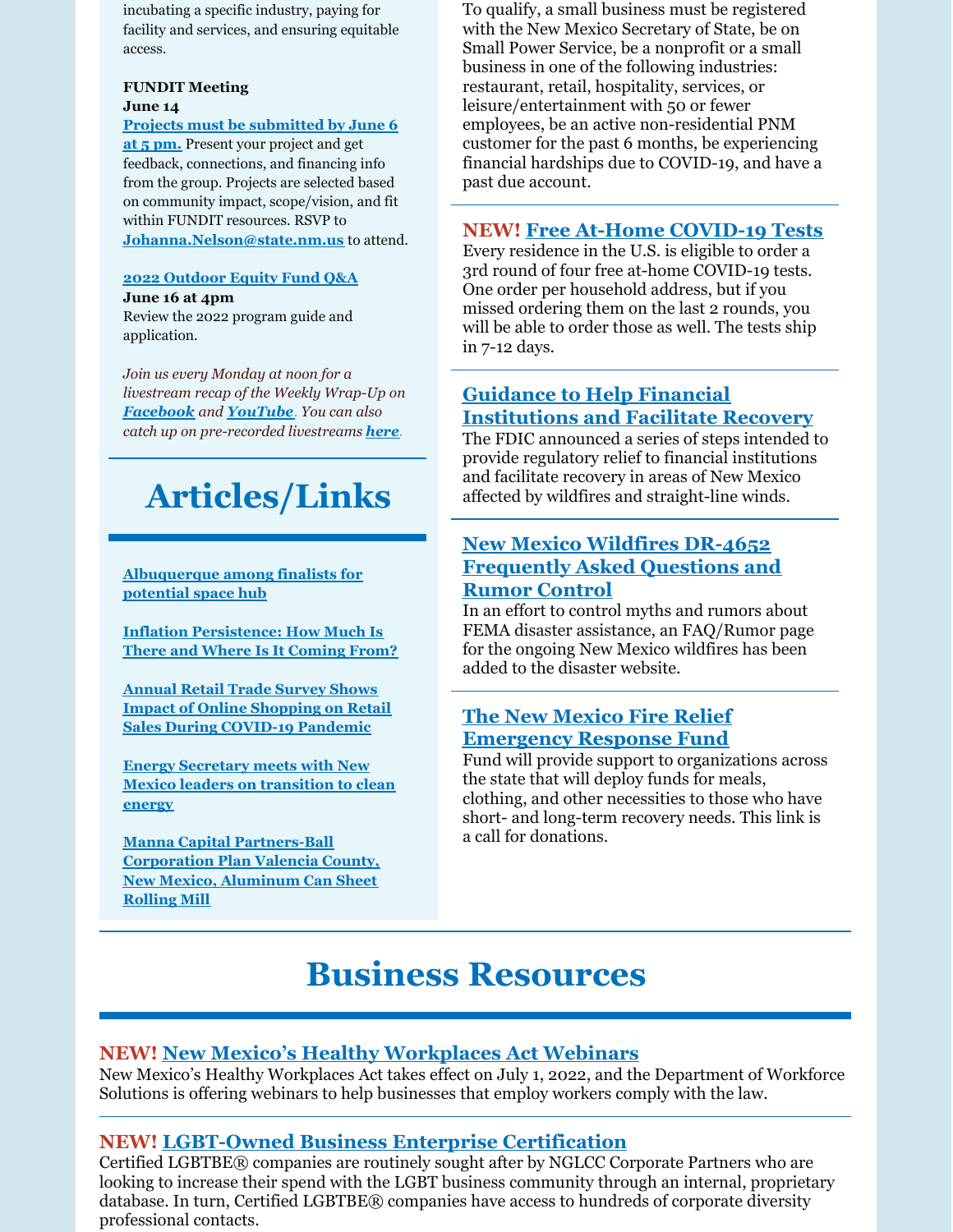### **NEW! Freed [Fellowship](https://www.freedfellowship.com/grant1) Grant**

\$500 monthly rolling grant for underrepresented business owners to invest in their own great idea or an existing business. Grant recipients are also eligible to receive an additional end-of-year grant of \$2,500.

### **NEW! Work [Opportunity](https://financenewmexico.org/new-programs-open-opportunities-and-announcements/tax-credit-helps-businesses-diversify/?mc_cid=b371d98802&mc_eid=a292c21a12) Tax Credit**

The Work Opportunity Tax Credit offers up to \$2,400 in tax credits to any employer that hires an individual identified as being a member of one of 10 targeted groups.

#### **NEW! [NASA](https://sbir.nasa.gov/ignite?utm_medium=email&utm_source=govdelivery&mc_cid=b371d98802&mc_eid=a292c21a12) SBIR Ignite**

SBIR Ignite is a new way for small businesses that have a commercially-viable technology idea to use NASA as a stepping stone in their path towards commercial success.

#### **NEW! National Science [Foundation:](https://beta.nsf.gov/funding/opportunities/small-business-innovation-research-sbir-small-business-technology-transfer?utm_medium=email&utm_source=govdelivery&mc_cid=b371d98802&mc_eid=a292c21a12) Small Business Innovation Research (SBIR)/ Small Business Technology Transfer (STTR) Program Phase I**

The NSF SBIR/STTR programs focus on transforming scientific discovery into products and services with commercial potential and/or societal benefit. **Full proposal windows: March 4 - June 30 and July 1 - October 26. Deep Dive [Session](https://www.sbir.gov/node/2182611?utm_medium=email&utm_source=govdelivery) on June 7 at 8 am.**

# **Advanced Energy [Manufacturing](https://www.energy.gov/eere/articles/us-department-energy-offers-targeted-technical-assistance-manufacturers-former-coal) and Recycling Grant Program**

This program will help small- to medium-sized manufacturers employ carbon-reduction retrofits, convert their facilities, or build new facilities to produce or recycle advanced energy technologies.

# **This Week's Highlight: 2022 Outdoor Equity Fund Open Until June 30**

#### **THE OUTDOOR EQUITY FUND:**

Access to the outdoors is a basic human right – yet it's one that has often been denied to many of our youth. As a result, our underrepresented kids haven't had the chance to experience some of the best of New Mexico: its outside world. In 2020, the Outdoor Equity Fund opened to applications for the first time, awarding \$270,000+ to 25 applicants across the state. It continues to support transformative outdoor experiences that foster stewardship and respect for lands, waters, and cultural heritage.

In August, the ORD announced the 57 recipients of the 2021 Outdoor Equity Fund, who together will get more than 22,000 young New Mexicans outside through 2022.

The 2022 grant cycle opened May 2 and runs through June 30.

- **Read the [Program](https://edd.newmexico.gov/wp-content/uploads/2022/04/2022-Outdoor-Equity-Fund-Program-Guide-ENGLISH.pdf) Guide**
- **[Learn](https://www.nmoutside.com/outdoor-grants-equity-fund) more**
- **[Apply](https://nmoutside.submittable.com/submit) now**

Join us for a**2022 [Outdoor](https://www.nmoutside.com/outdoor-recreation-events) Equity Fund Q&A** session on June 16 at 4pm!

# **Community Resources**

#### **NEW! [FAST](https://www.grants.gov/web/grants/view-opportunity.html?oppId=340761)**

The primary mission of the FAST program is to help underrepresented entrepreneurs successfully compete for SBIR/STTR awards. **Deadline: June 27.**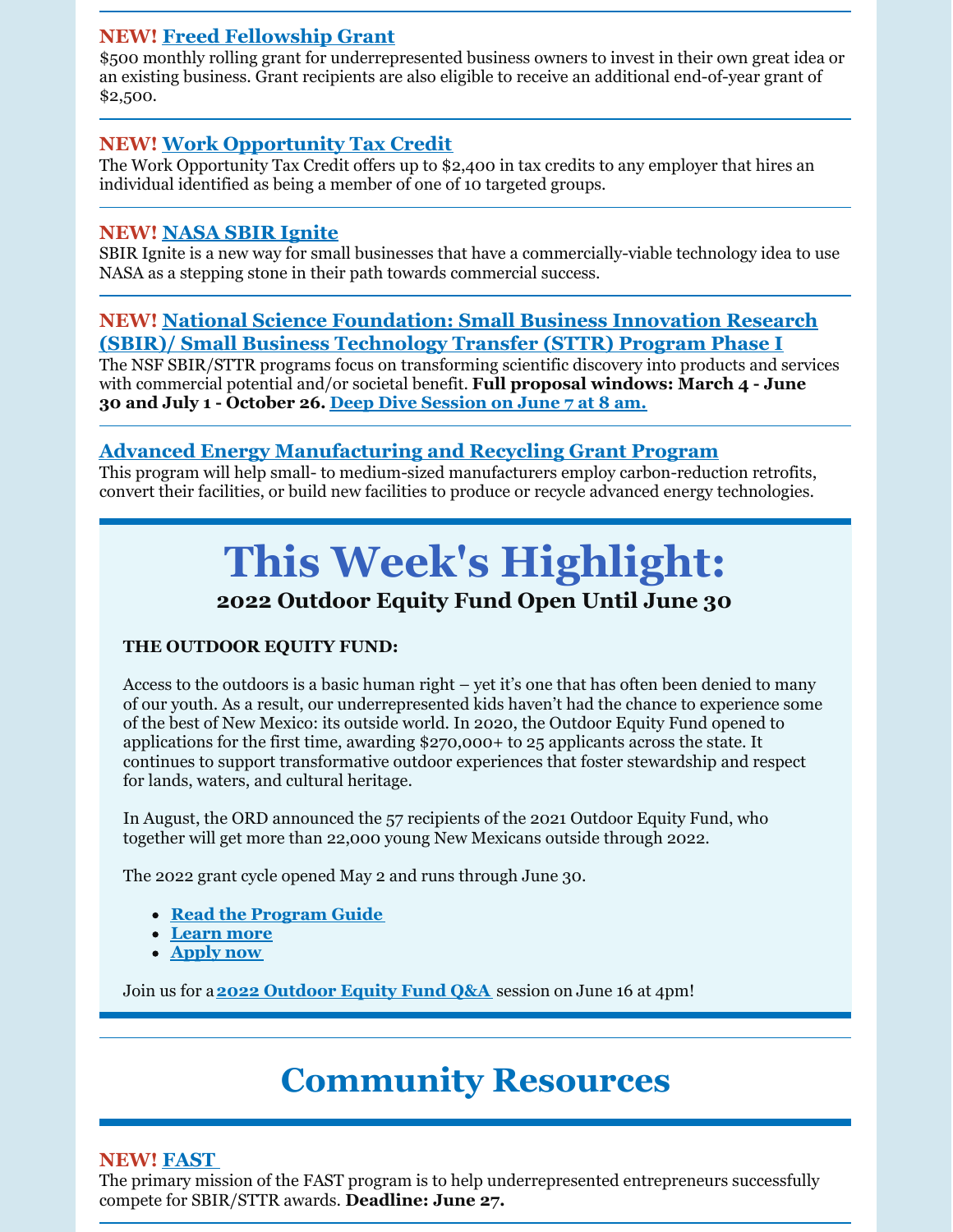### **NEW! Mine [Health](https://www.grants.gov/web/grants/view-opportunity.html?oppId=340628) and Safety Grants**

Grants may be awarded to state, Tribal, and territorial governments to assist them in developing and enforcing state mining laws and regulations, improving state workers' compensation and mining occupational disease laws and programs, and improving safety and health conditions in the nation's mines through federal-state coordination and cooperation. **Deadline: July 25.**

### **NEW! Santa Fe Community [Foundation:](https://www.thegrantplantnm.com/grant-detail/santa-fe-community-foundation-rapid-response-grants/) Rapid Response Grants**

\$5,000-\$25,000 grants available for organizations/programs in Santa Fe, Los Alamos, Taos, Colfax, Mora, Rio Arriba, and San Miguel Counties, and/or Northern New Mexico Tribal and Pueblo communities. The grants fund nonprofits to build internal capacity to access federal funds. **Deadline: June 30 or when funding is exhausted.**

## **Bipartisan [Infrastructure](https://www.whitehouse.gov/wp-content/uploads/2022/05/Infrastructure-Technical-Assistance-Guide_FINAL2.pdf) Law Technical Assistance Guide**

This guide provides a list of over 65 technical assistance resources and programs across the federal government to help communities deliver infrastructure projects. The White House posted its Infrastructure School Webinar series on its **[YouTube](https://www.youtube.com/c/WhiteHouse) Channel**. An introductory video on using the BIL Guidebook can be found **[here](https://youtu.be/b8qdnj1O94A)**.

### **Clean School Bus [Rebates](https://www.epa.gov/cleanschoolbus/school-bus-rebates-clean-school-bus-program)**

EPA is offering \$500 million in rebates for zero- and low-emission school bus replacements. **Deadline: Aug 19.**

### **Choice [Neighborhoods](https://www.grants.gov/web/grants/view-opportunity.html?oppId=340208) Planning Grants**

Supports the development of comprehensive plans to revitalize severely distressed public housing and/or HUD-assisted housing and the surrounding neighborhoods. **Deadline: July 28.**

#### **Build to Scale [Program](https://eda.gov/files/oie/b2s/fy22/FY22-Build-to-Scale-NOFO.pdf)**

The Build to Scale Program builds regional economies with scalable startups through the Venture Challenge and Capital Challenge. **Deadline: June 13.**

## **NEA Grants for Arts [Projects](https://www.grants.gov/web/grants/view-opportunity.html?oppId=340235) 2**

Through project-based funding, the program supports public engagement with, and access to, various forms of art, the creation of art, learning in the arts at all stages of life, and the integration of the arts into the fabric of community life. **Deadline: July 7.**

#### **Women in [Apprenticeship](https://www.grants.gov/web/grants/view-opportunity.html?oppId=340246) and Nontraditional Occupations (WANTO) Technical Assistance Grants**

Provides technical assistance to employers and labor unions to encourage employment of women in apprenticeable and nontraditional occupations. **Deadline: June 20.**

# **In Case You Missed It**

#### **Recovery Resources:**

- **[Serving](https://www.surveymonkey.com/r/servNMApp) New Mexico Fund**
- **SBA District Office weekly updates for business owners [impacted](https://www.sba.gov/offices/district/nm/albuquerque?utm_medium=email&utm_source=govdelivery) by the wildfires**
- **USDA Disaster [Assistance](https://www.fsa.usda.gov/state-offices/New-Mexico/news-releases/2022/usda-offers-disaster-assistance-to-new-mexico-farmers-and-livestock-producers-impacted-by-wildfires-and-drought-?utm_medium=email&utm_source=govdelivery) for Farmers and Livestock Producers Impacted by Wildfires and Drought**
- **SBA PRIME [Program](https://www.prestamosloans.org/sba-prime-program/?msclkid=969f670ad12911ecb68b0ed815ed99d0)**
- **SBA Business [Recovery](https://www.sba.gov/article/2022/may/10/sba-open-business-recovery-center-ruidoso-help-businesses-impacted-wildfires-straight-line-winds) Center in Ruidoso**

#### **Business Resources:**

**Leadership for the Employment and Economic [Advancement](https://www.grants.gov/web/grants/view-opportunity.html?oppId=337722) of People with Disabilities Workforce Innovation and Opportunity Act Policy Development Center** - **Deadline: June 17**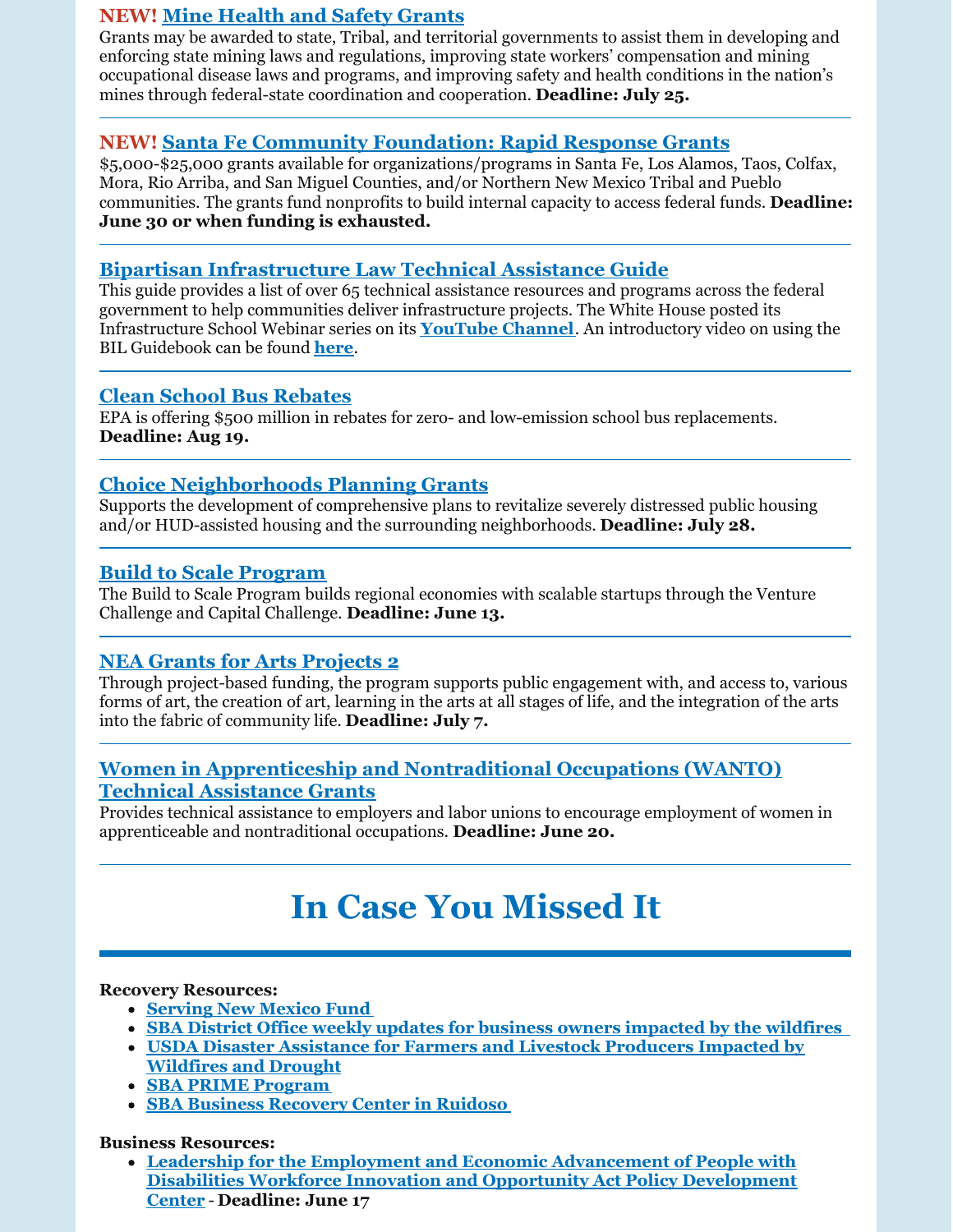**Community Resources:**

- **[Emergency](https://www.nrcs.usda.gov/wps/portal/nrcs/main/national/programs/landscape/ewpp/) Watershed Protection Program (EWP)**
- **Resource Guide to Boost Economic Development in Rural [Communities](https://www.rd.usda.gov/sites/default/files/508F_RD_EDA_JointPlanningResourceGuide.pdf)**
- **Reach Higher New [Mexico](https://www.reachhighernm.com/)**
- **Rural Public Health [Workforce](https://www.grants.gov/web/grants/view-opportunity.html?oppId=339531) Training Network Technical Assistance Program Deadline: June 8**
- **Affordable [Connectivity](https://www.whitehouse.gov/getinternet/?utm_source=www.getinternet.gov) Program**
- **[WaterSMART](https://www.grants.gov/web/grants/view-opportunity.html?oppId=339953) Grants Deadline: July 28**
- **Bureau of Land Management New Mexico Youth Conservation [Opportunities](https://www.grants.gov/web/grants/view-opportunity.html?oppId=339979) on Public Lands** - **Deadline: June 22**

# **More Upcoming Webinars & Events**

June 7 |**Your Money Your Power: A Financial Toolkit for Women [Entrepreneurs](https://clients.wesst.org/workshop.aspx?ekey=20420124&mc_cid=b371d98802&mc_eid=a292c21a12)**

June 8 |**Finding and [Attracting](https://clients.wesst.org/workshop.aspx?ekey=50420067&mc_cid=b371d98802&mc_eid=a292c21a12) an Investor**

June 9 |**NM Municipal League Grant Writing [Workshop:](https://gcc02.safelinks.protection.outlook.com/?url=https%3A%2F%2Fr20.rs6.net%2Ftn.jsp%3Ff%3D001rDZa5v6kIi8ZPXLfrwXqtEnPjxT0sH8Y4w_ITbcgX6TsLn2WeTmE_7a0qu73xd9FRb0ME0nNU7_bIC9IzjjcVS4ltSRnmTFfAOfNq9Bq1qO3mgH5N8HFDxTTaRFXYY8MGp35uoaAiNyLQAWPSes_UqToijkYxLvkKzvLvo6fo5ktXQ0wHX17ZV2A_yv_P1Td%26c%3DRneGoejP-gaPq7M77ZLvwZyZVQNLavCyzj3xywNvxWPBRBw4tgejZg%3D%3D%26ch%3DJB781o2OyGrvV9y5GzkHNyo6FYNOHWEFJgyb25IckXVw6dRRAL3hnw%3D%3D&data=04%7C01%7Cjennifer.myers%40state.nm.us%7Ce507173c32804900a0d708da1721a825%7C04aa6bf4d436426fbfa404b7a70e60ff%7C0%7C0%7C637847730574058851%7CUnknown%7CTWFpbGZsb3d8eyJWIjoiMC4wLjAwMDAiLCJQIjoiV2luMzIiLCJBTiI6Ik1haWwiLCJXVCI6Mn0%3D%7C3000&sdata=ldUHM4TWbk4fWIoaYOoBMl0R8Vnazc9daigVIO6wjnM%3D&reserved=0) Identifying Matching Funds & Partners**

June 11, June 17, June 23, June 29 |**Paid Sick Leave Law [Webinars](https://financenewmexico.org/new-programs-open-opportunities-and-announcements/paid-sick-leave-law-starts-july-1/?mc_cid=b371d98802&mc_eid=a292c21a12)**

June 14 |**[REIA-NM](https://reia-nm.org/events) June Board Meeting**

June 18-19 | **[Juneteenth](https://www.nmjuneteenth.com/registration?utm_medium=email&utm_source=govdelivery) 2022** - In-person event (Albuquerque)

June 21 |**NM Municipal League Grant Writing Workshop: You Got the [Money-Now](https://gcc02.safelinks.protection.outlook.com/?url=https%3A%2F%2Fr20.rs6.net%2Ftn.jsp%3Ff%3D001rDZa5v6kIi8ZPXLfrwXqtEnPjxT0sH8Y4w_ITbcgX6TsLn2WeTmE_7a0qu73xd9F4m8NWfBKj2C_7iVDTAAupQCrsvaxoGLLUzkeBaqRVvLTUe6SMVvVEdVrUAsjHs6uYI1vWLMTa8BY3TyIRKsG5pjyaDfLMcrkJ7QGE5Zy7twA3QhoSVNuNcLIFGNEVOHC%26c%3DRneGoejP-gaPq7M77ZLvwZyZVQNLavCyzj3xywNvxWPBRBw4tgejZg%3D%3D%26ch%3DJB781o2OyGrvV9y5GzkHNyo6FYNOHWEFJgyb25IckXVw6dRRAL3hnw%3D%3D&data=04%7C01%7Cjennifer.myers%40state.nm.us%7Ce507173c32804900a0d708da1721a825%7C04aa6bf4d436426fbfa404b7a70e60ff%7C0%7C0%7C637847730574058851%7CUnknown%7CTWFpbGZsb3d8eyJWIjoiMC4wLjAwMDAiLCJQIjoiV2luMzIiLCJBTiI6Ik1haWwiLCJXVCI6Mn0%3D%7C3000&sdata=3fqEcUOHtj5F%2FrfJQNiWrim1hGESWSGZ9z5yF3Akqio%3D&reserved=0) What?**

June 23 | **Hispanic [Chamber](https://www.eventbrite.com/e/santa-fe-hispanic-chamber-of-commerce-business-after-hours-event-tickets-352894134857) Business After Hours Event** - In-person event (Santa Fe)

June 27 |**New Mexico District Office [International](https://content.govdelivery.com/accounts/USSBA/bulletins/31a268c) Small Business Day**

June 30| **National Social Media Day New Mexico District Office Social Media [Marketing](https://content.govdelivery.com/accounts/USSBA/bulletins/31a268c?reqfrom=share)**

#### **Ongoing Webinars:**

- **NM Small Business [Association](https://www.sba.gov/offices/district/nm/albuquerque) (NMSBA) Events**
- **NM Small Business [Development](http://www.nmsbdc.org/workshop-and-events.aspx) Center Trainings and Webinars**
- **N.M. Tax and Revenue New [Businesses](http://www.tax.newmexico.gov/workshop-schedule.aspx) and New Employers workshops**
- **NM Taxation and Revenue overview of tax [programs](https://www.youtube.com/watch?v=eiGiS04Cwbk)** that may apply to your business, including how to register, file your taxes, and other important information.
- **US and Foreign [Commercial](https://www.trade.gov/trade-events-search#/search?event_types=Seminar-Webinar&offset=0&start_date_range%5Bfrom%5D=2019-12-01&start_date_range%5Bto%5D=2024-03-31) Service Trade Events**
- **[Albuquerque](https://albuquerque.score.org/our-workshops-0) SCORE Webinars**

#### **On Demand NM SCORE Webinars:**

- **Get Your Local [Business](https://albuquerque.score.org/event/get-your-business-google-search-maps) on Google Search and Maps**
- **Reach [Customers](https://albuquerque.score.org/event/reach-customers-online-with-google-w) Online with Google**

#### **Recently Recorded Webinars:**

- **N.M. Recovery Series: Biz [Resources](https://youtu.be/DP9rdot_bps) for Veterans (5/24/22)**
- **Rural Efficient Business Program Interview with Mini Falls Farm [\(5/20/22\)](https://youtu.be/REpic9UhTCA)**

#### *Visit our [YouTube](https://www.youtube.com/channel/UCEVKlfuuLNl4R0VH6GsxZRQ) channel to view previously recorded EDD webinars.*

Have a great resource you want to share with our community? **Email your [suggestions](mailto:lauren.longworth@state.nm.us) to our editor** by the Wednesday prior to when you want it to appear.

Please note that some email platforms will not allow you to access the links in this newsletter. Visit us online to view a complete PDF with links intact **[HERE](https://edd.newmexico.gov/business-development/stay-informed-newsletters-and-webinars/)**.

*If you would like to stop receiving these weekly updates, but still receive other correspondence from the New Mexico Economic Development Department, please send an [email](mailto:lauren.longworth@state.nm.us) here. If you prefer to unsubscribe from all emails, click on the unsubscribe option below.*